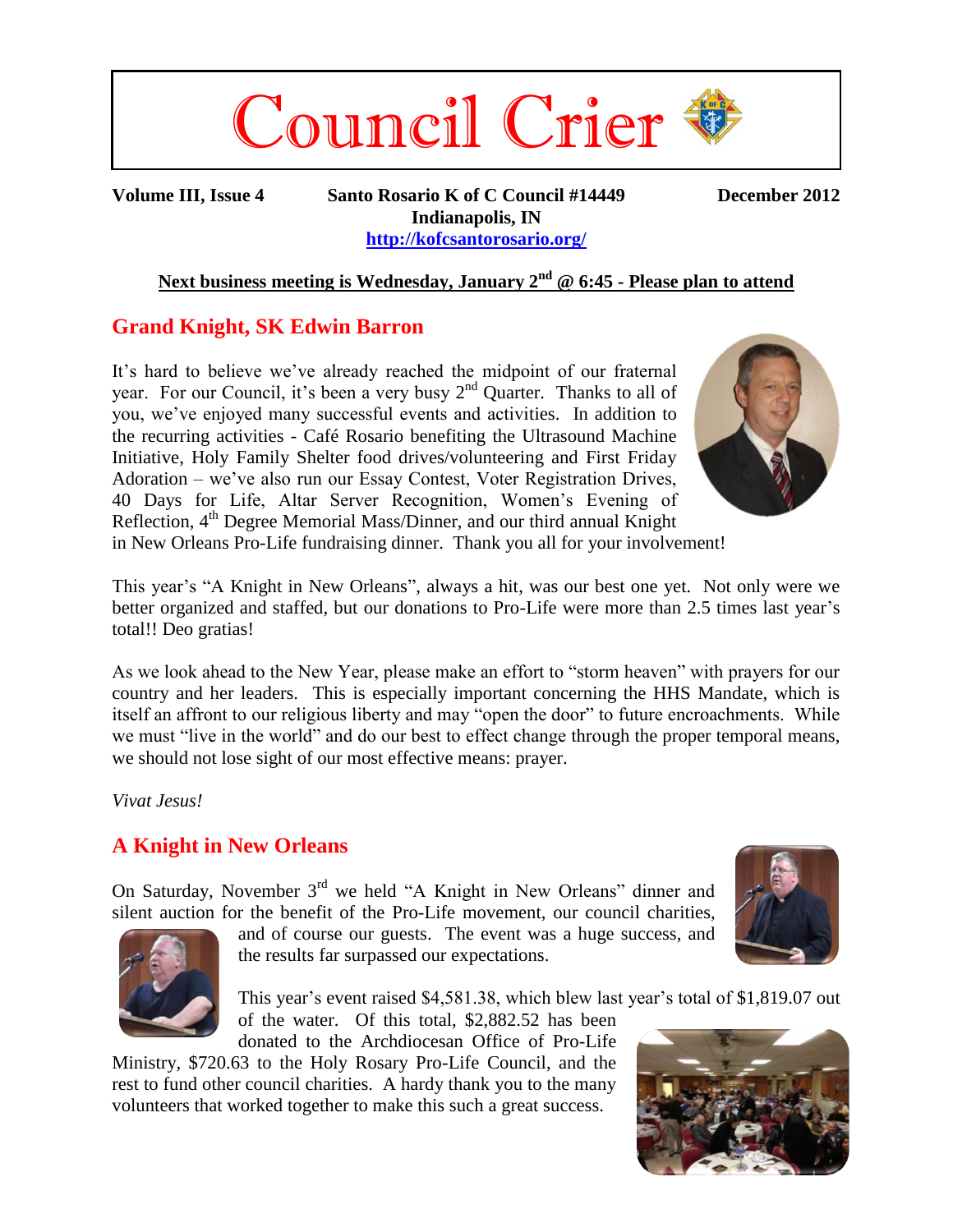# **Chancellor, Brian Murrey**

Not only did the Council get off to a very busy start, but the activities continue. Here is a sample of the  $2<sup>nd</sup>$  quarter activities:

- Eucharistic Rosary Rally
- A Knight in New Orleans
- Altar Server Recognition Day
- Assembly Dinner
- Memorial Mass
- Voter Registration
- Women's Knight of Reflection
- 40 Days for Life
- Essay Contest

The 70th Annual State Knights of Columbus Bowling Tournament will be held in Ft. Wayne February  $9^{th}$ -10<sup>th</sup> and February 16<sup>th</sup>-17<sup>th</sup>. Singles and doubles events will be bowled at Georgetown Lanes, 6770 E. State Blvd, Fort Wayne, IN 46815, (260)749-9610. Team events will be bowled at Lakeside Lanes, 746 N Coliseum Blvd, Fort Wayne, IN 46805, (260)422-6625.

The tournament is a handicap/scratch tournament and is open to all types of bowlers from the beginner to the experienced bowler. The prize fund will be 90% to handicap and 10% to scratch. You will be paid on only one side and that will be the highest dollar amount. Come join your Brother Knights for a weekend of fun.

The bowling entry fees are \$64.00 per team; Doubles/Singles \$18.00 per bowler, per event; and \$3.00 All Events. Please make checks payable to the K of C Bowling Tournament. No partial fees accepted. Mail To: K of C State Bowling Tournament, 729 Stratton Rd, Fort Wayne, IN 46825. If you have any questions, please contact John Henry at (260)466-0646, or jihenry@jhspecialty.com.

Mass will be held at the council at 8:00 AM Sunday with breakfast available after Mass.

As always, I would like to extend my personal thanks to all of the volunteers that have provided needed service to those less fortunate, and the parish of Holy Rosary. I know we cannot all be involved in every activity of the Council, and no one is expected to be. I invite all members to choose an activity or two, and proudly serve in whatever capacity you are able.

# **Membership Director, SK Don L. Murphy**



As we approach the Christmas Season and the halfway point in the fraternal year it gives me great pleasure to announce that we are at 90 members. We brought in five new members through our third, first degree ceremony and had one transfer. Please join me in welcoming our new brothers Michael Danielewicz, Timothy Fox, Ned Hummel, Luke Reese, David Van Cleave and Joseph LeMark (recent transfer). Although our council continues to grow it is important to realize that it isn't just about numbers. It is about attracting

Catholic gentleman to our Order that like us strive to live out our Catholic faith. Below are some frequently asked questions concerning membership in our Order. Use them as a guide when talking to others about membership.

Q) I don't have time to join another organization; why should I join the Knights of Columbus? A) As a Knight you can choose the projects you wish to be involved within your own community. What is more, the Order is dedicated to family life and the many benefits it offers.



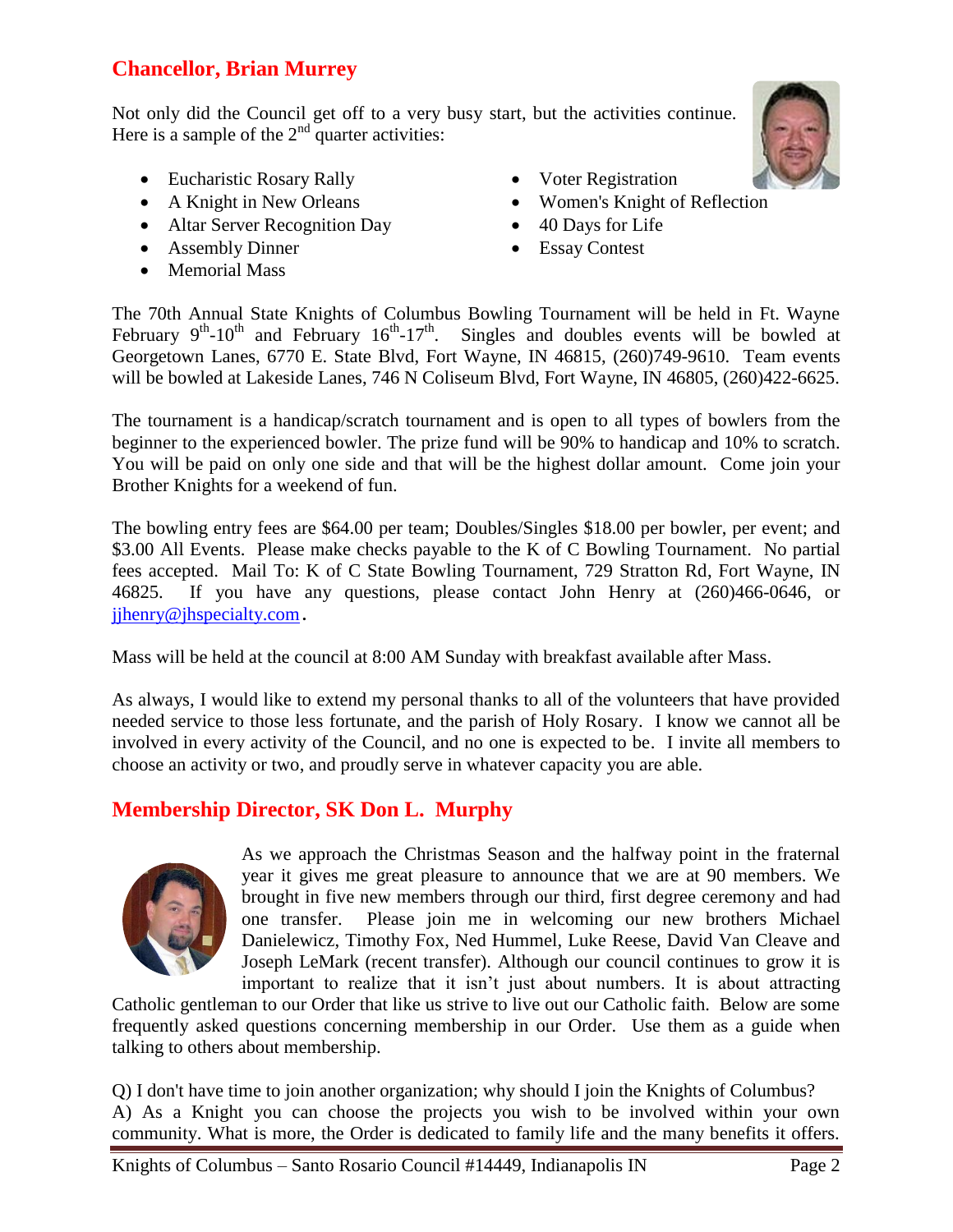From insurance to scholarships to service and social activities and programs, all are open to the whole family. Come see just what we are all about and take the first steps to enhance your personal life by viewing the segment, "Why Join?"

Q) What are the requirements?

A) Membership in the Knights of Columbus is open to men 18 years of age or older who are practical (that is, practicing) Catholics in union with the Holy See.

Q) What is a practical Catholic?

A) A practical Catholic accepts the teaching authority of the Catholic Church on matters of faith and morals, aspires to live in accord with the precepts of the Catholic Church, and is in good standing in the Catholic Church.

Q) Explain what Degrees are.

A) There are four degrees within the Knights of Columbus. Each degree ceremony imparts a lesson on the Order's core virtues of Charity, Unity, Fraternity and Patriotism.

### Q) Do I have to purchase Insurance to become a member?

A) No, unlike many fraternal organizations one does not become a member by purchasing insurance. In the Knights of Columbus a man has to be a member before he may avail himself of the insurance benefit. Purchasing insurance is optional, however; the life insurance and longterm care insurance products offered by the Order are not only competitively priced, they are among the most solid and highly rated products available anywhere. Standard & Poor's and A.M. Best, the leading independent agencies that rate insurance companies, give K of C insurance their highest ratings.

Finally, I would like to congratulate Mike Danielewicz and Tim Fox for recently receiving their  $2<sup>nd</sup>$  and  $3<sup>rd</sup>$  Degrees.

All the best to you and your family this Christmas.

# **Church Chairman, Gary Willen**



On December 1<sup>st</sup> the Knights of Columbus hosted an "Evening of Reflection for Women" in this Advent Season. The evening began with a light meal in Priori Hall before proceeding upstairs to the church. The reflection began with Exposition of the Blessed Sacrament and was followed by a short talk given by Fr Marshall titled "The Spirituality of Advent." Adoration continued during which confessions were heard and the Rosary and Divine Mercy chaplet were recited. Assisting with confessions were Fr. Magiera, Fr. Marshall, and Fr. Byrd.

The reflection time ended with the Litany of the Blessed Virgin Mary sung by Anne Lewis. Our own council chaplain administered Benediction. About 40 women attended the meal and 50 women attended the reflection.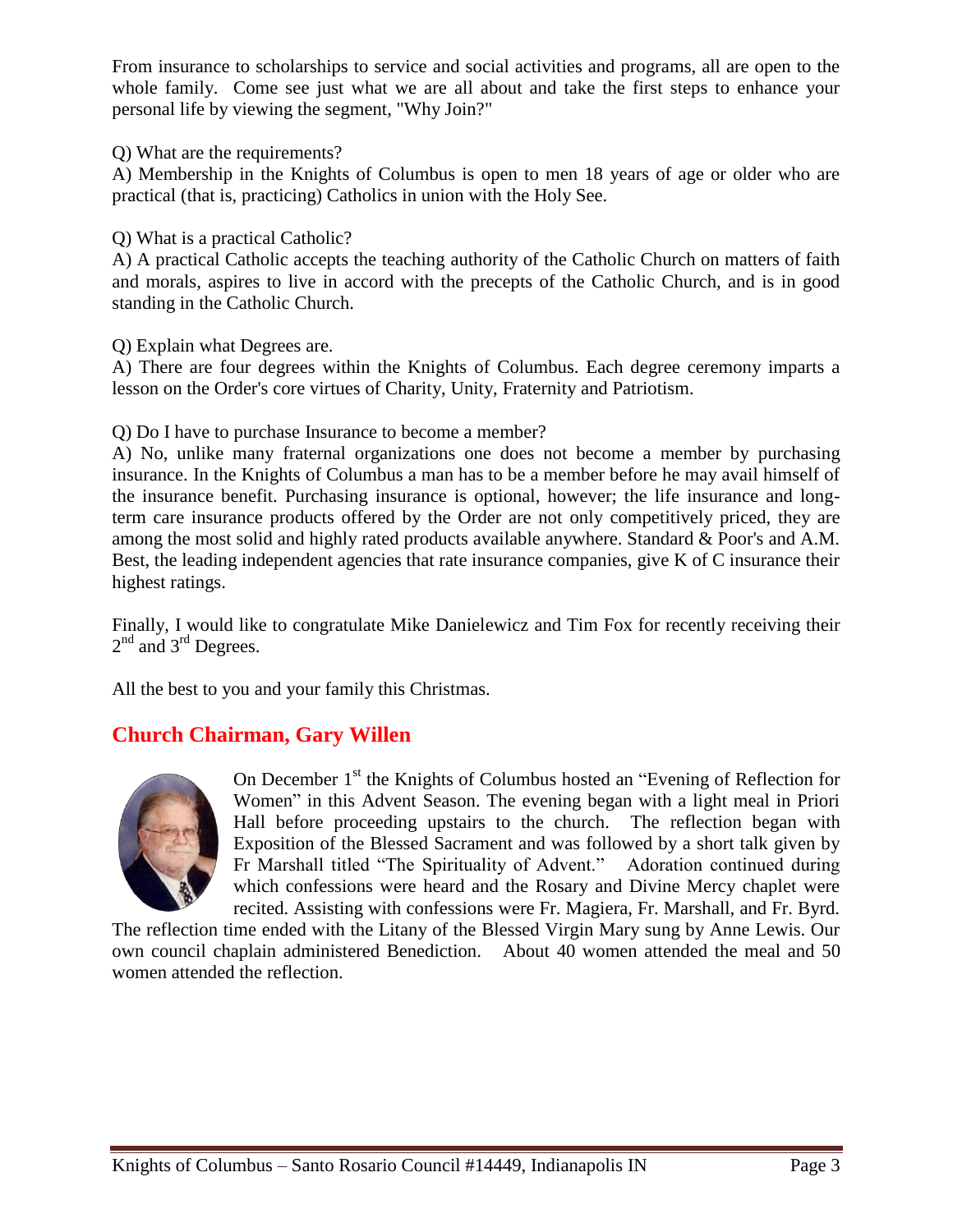# **Family Chairman, Jose Ocampo Mora**

#### **Family of the Quarter**

Our Family of the Quarter for the  $2<sup>nd</sup>$  quarter of the fraternal year is the Oliver family! Mary and Frank have been married 34 years, are both one of nine children, cradle Catholics, and proud members of Holy Rosary Parish since the Extraordinary Form of the Mass began being celebrated there.



Frank is a 4<sup>th</sup> Degree Knight and a charter member of our Council. He has served as Grand Knight, Trustee, Membership Director, and is currently Lecturer. Frank has consistently been involved in many of our Council events. He might even be a bit proud of his Irish heritage. Frank's wife, Mary was inspired by Our Blessed Mother to organize a Rosary Rally. Frank took steps to get the Knights of Columbus involved, which resulted in two rallies.

The Oliver's oldest child Jason M. Oliver, 33, and daughter-in-law Susan reside in Indianapolis. Beginning 12/20/2012 Jason will be working for Marian University as Gifts and Systems Administrator. Susan works for ExactTarget. Daughter Colleen, 26 and son-in-law Alex Lowe reside in Independence, KY. Colleen is a RN in Pediatric ICU at Children's Hospital in Cincinnati, OH, and Alex is an Engineer at Procter & Gamble. Nathan, 14 is the youngest Oliver child. He is a freshman at Lumen Christi High School, and an altar server for both the Extraordinary and Ordinary liturgies.

Frank and Mary have both been very supportive of Knights and families in distress (financial, medical, etc.). Please celebrate and congratulate our Family of the Quarter!

#### **Café Rosario**

Keep stepping up to the challenge! The Mass schedule change has proven to be good for Cafe Rosario producing a significant increase in participation. The Knights have been responding well to the call for volunteers, and others outside the Knights are beginning to volunteer as well. This is a win for building community and bringing families closer together at Holy Rosary.

### **Council Chairman, SK Don Benson**



On Thursday, November  $8<sup>th</sup>$ , we hosted a Memorial Mass for both the Bishop Chatard Assembly and Santo Rosario Council at Our Lady of the Most Holy Rosary Church. This was a Requiem Mass in the Extraordinary Form and the catafalque was present to represent Knights who have passed away. The choir sang and the men's schola chanted the Propers of the Mass.

Prior to the Mass 35 Knights and guests enjoyed a light meal. I would like to thank Don L. Murphy, Charlie Stevens, Michael Huffman and many others for helping us make the dinner a success by taking care of all the cooking, set-up and clean-up.

This year's Mass held special significance for our council. On December 8, 2011 our first council member passed away, Harry Neuendorf. Harry will always be remembered for his unwavering devotion to Mary, good humor, feisty personality and love of music. Requiescat in pace.

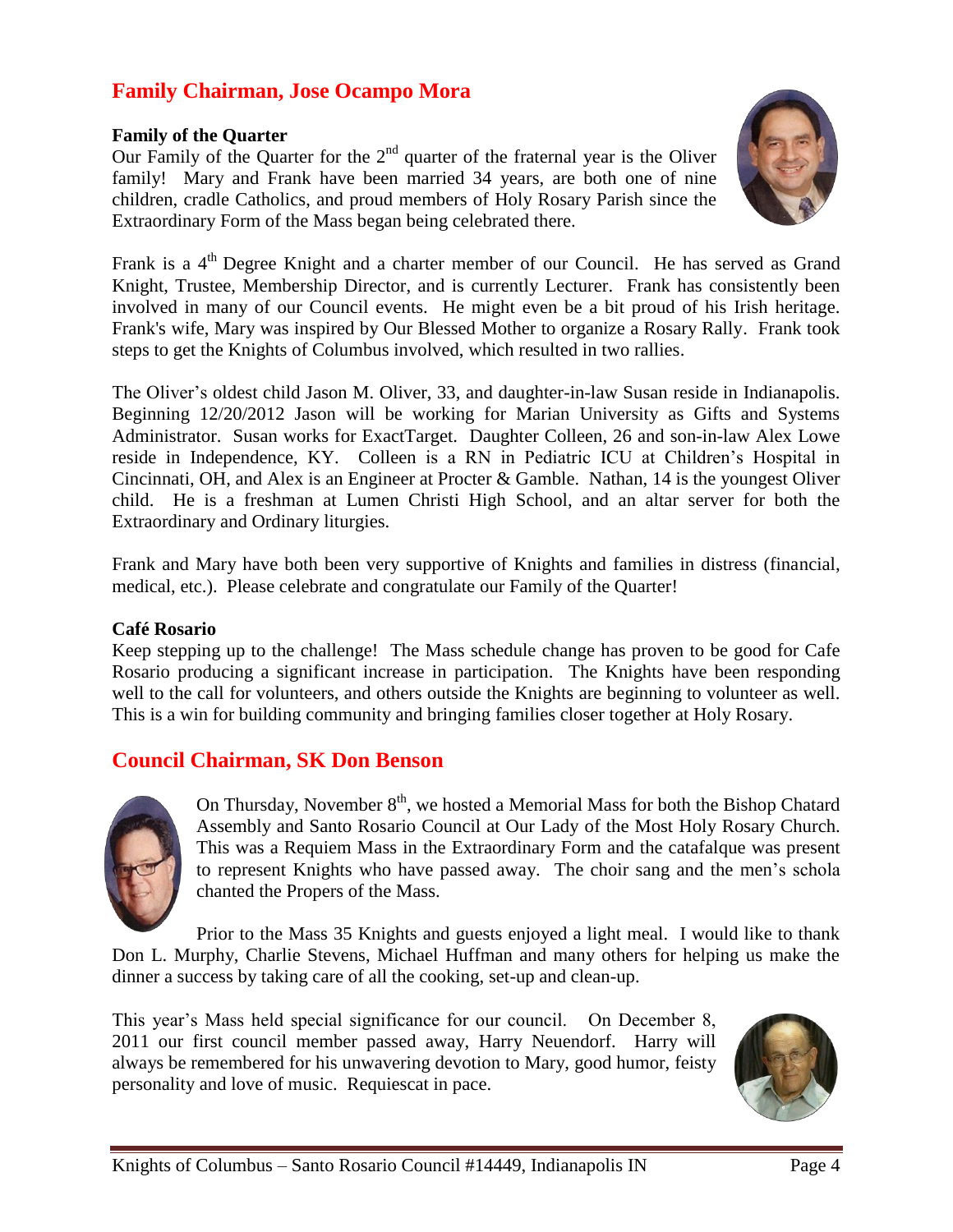# **Community Chairman Jerald Friederick**



### **Holy Family Shelter**

Our Knights and families continue to serve meals once or twice per month at the Holy Family Shelter. The shelter and residents are very appreciative. This is a great place for families/children to volunteer, and I encourage all Knights to sign up by contacting me, or calling the shelter for extra times. Donations of food, hygiene products and clothing are also accepted, and you may volunteer for many other services (e.g. teaching, babysitting, reading, etc.). This past month when our family

and Tim Fox volunteered, we delivered the donated goods from the third weekend monthly collections. These along with our personal family donations filled the back of our extended full size van. Thank you for your support!

#### **Holy Family Shelter**

[www.holyfamilyshelter.net](http://www.holyfamilyshelter.net/) 907 N Holmes Avenue, Indianapolis, IN 46222 Amber Hiss - Volunteer and Donations Coordinator [ahiss@holyfamilyshelter.net](mailto:ahiss@holyfamilyshelter.net) Telephone (317)635-7830, ext. 19 "Beta"

Santo Rosario Serving Schedule: 4<sup>th</sup> and 5<sup>th</sup> Saturdays from 4:00-6:00pm

#### **Pro-Life Signs**

Our family along with other donations financed several Pro-Life signs that have been or will be installed in the near future. The largest sign installed is a 14'x48' billboard on Brookville Rd.

The rental for this sign is \$750 per month. This contract has expired, and the sign may come down soon. We may buy another sign  $(8'x12')$  to install at Washington St and Mount Comfort Rd on an existing sign platform. This will be a permanent location provided by a pro-life land owner. The cost for this new vinyl wrap sign is \$325.

This is an expensive but worthwhile endeavor. If you know of someone interested in joining us to promote this cause, send them my way.

For LIFE, Liberty and Pursuit of Happiness!

**14'x48' on Brookville Rd and about Post Rd**

# **Youth Chairman, Bob Evanich**



#### **Knights of Columbus Soccer Challenge**

As you may recall, we held our council Soccer Challenge at the Parish Picnic in September and had six winners. All of the winners from our council were declared winners of the District level since there were no other contestants. The Regional and State Soccer Challenges were held on Sunday, November  $2<sup>nd</sup>$ . Sir Knight Kevin Richard's daughter,

Tamara, won First Place in the Regional competition and was the runner up for the State Challenge. Congratulations Tamara!

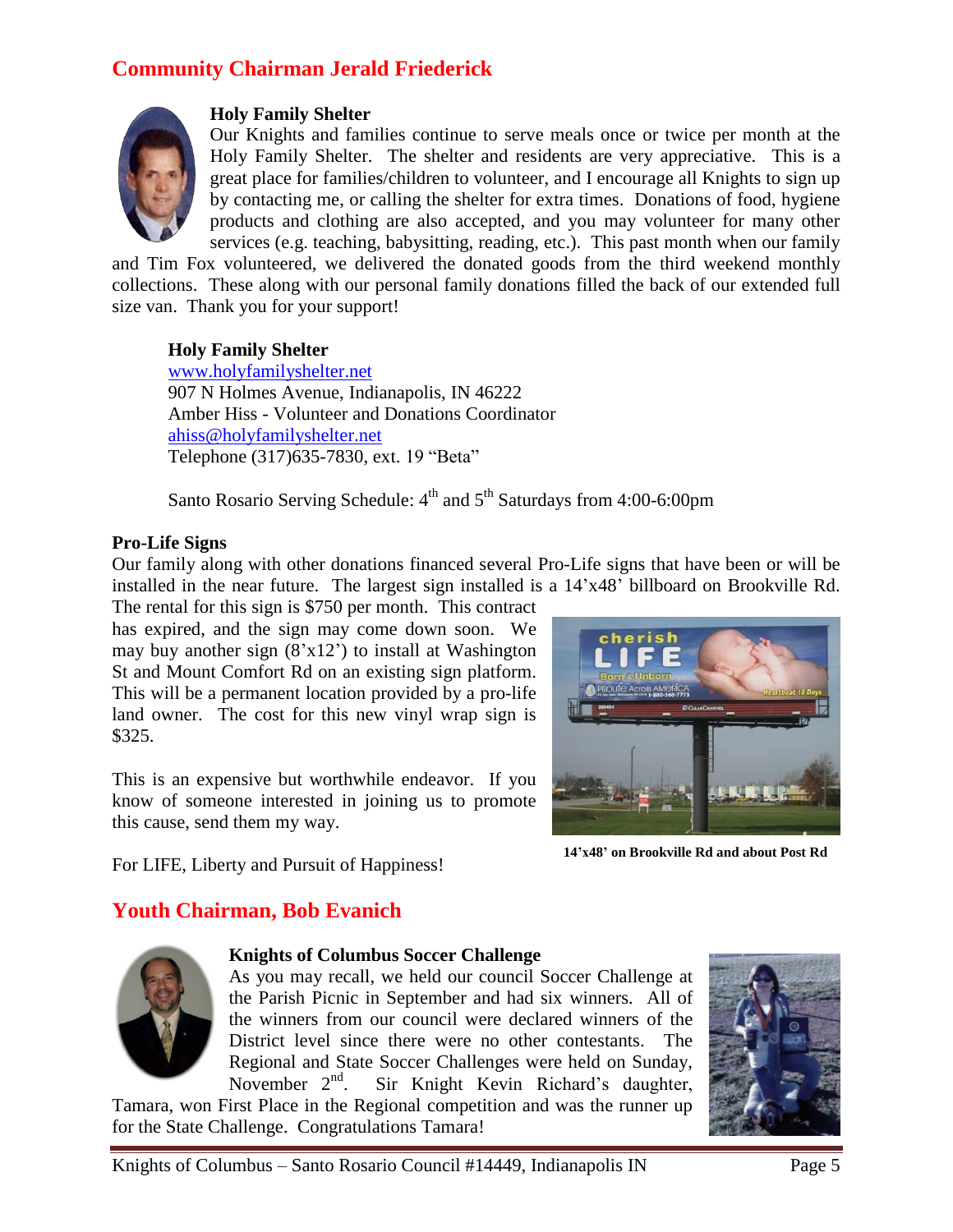### **Knights of Columbus Essay Contest**

We are excited to announce that we had 15 contestants for the K of C Essay contest. The theme for this year's contest was **The Importance of Religious Freedom**. The contest was open to all Catholic students in grades 8-12. The following were declared winners of our council competition.

|                  | <b>1st Place</b>     | 2nd Place             | 3rd Place                        |
|------------------|----------------------|-----------------------|----------------------------------|
| <b>8th Grade</b> | Nicholas Hofmeister  |                       |                                  |
| <b>9th Grade</b> | <b>Thomas Zeunik</b> | <b>Andrea Stanley</b> | Sam Rosko &<br>John Paul Plummer |
| 10th Grade       | Joshua Brown         | Kyle Fricker          | <b>Allie Barnes</b>              |
| 11th Grade       | Matt LaMar           | Rebecca Friederick    |                                  |
| 12th Grade       | Jessica Plummer      | Mellissa Jaeger       |                                  |

The first place essays have been forwarded on to the State Level Competition.

### **Knights of Columbus Free Throw Championship**

We will be holding our K of C Free Throw Championship on Friday, January 11, 2013 in the CYO Gymnasium. We will conduct two challenges, one beginning at 2:30 PM to encourage

participation from Lumen Christi School students, and another one beginning at 7:00 PM for students who attend other schools, including homeschooled students. The contest is open to all boys and girls, ages 10-14 as of January 1, 2013. Even though we will hold two competitions, there will be one boy and one girl winner from each age group. Volunteers are needed for both competitions. Contact Bob Evanich at (317)614-5744 or [bob.evanich@kofcsantorosario.org](mailto:bob.evanich@kofcsantorosario.org) if you can help out at either or both of the competitions.

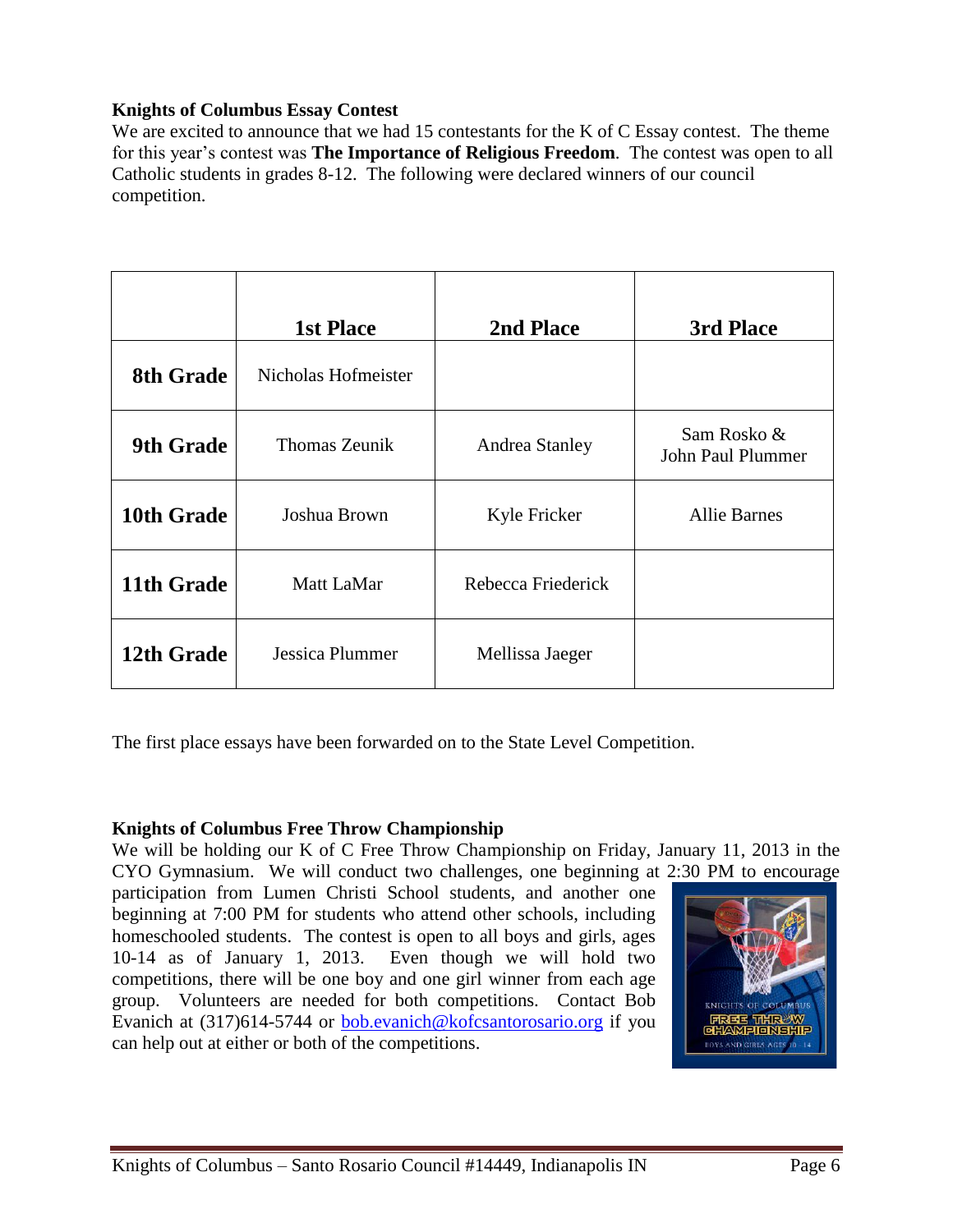## **Pro-Life Chairman, Jerry Mattingly**

Brother Knights, during this Advent Season we have two important liturgical celebrations in honor of Our Lady! We honor our Lady as the Immaculate Conception on Dec  $8<sup>th</sup>$ , and on December 12<sup>th</sup> we honor her as Our Lady of Guadalupe. These two celebrations are closely related. Our Lady of Guadalupe appeared for the first time to St. Juan Diego on December 9, 1531. At that time, the Feast of Immaculate Conception was celebrated by the Spanish Empire. Our Lady of Guadalupe is the Immaculate Conception.



Let us all continue to celebrate throughout our lives, the incredible message these feasts represent and grow in awareness of the salvific connection these feasts represent: first, Mary's Immaculate Conception ushers in the New Testament from which we begin to understand Mary as the "second Eve", remaining ever virgin, as the Church is ever Virgin; and second, Blessed Mary is recognized under the title of Our Lady of Guadalupe, her black sash signaling her pregnancy with our Divine Redeemer Jesus Christ, Who is the Head of the Mystical Body of Christ, the Church.

Throughout the world we can read today of the tremendous pressure being applied against the Catholic Church and Christianity in general by the forces of evil. Brothers, try as we may, we cannot do anything against this evil by our actions apart from God; **all** our efforts must originate with prayerful consideration of the Omnipotence of our Creator. It is time to be "on our knees!"

Humbly direct your prayers to Jesus through Mary using her as our intercessor not only for our intentions, but that she may utilize our humble prayers as she wants to use them. Who do we know who knows where to use our prayers better than our Mother, the Mother of our Savior?

A message from our Bishops: [http://www.usccb.org/beliefs-and-teachings/how-we-teach/new](http://www.usccb.org/beliefs-and-teachings/how-we-teach/new-evangelization/year-of-faith/life-marriage-liberty.cfm)[evangelization/year-of-faith/life-marriage-liberty.cfm.](http://www.usccb.org/beliefs-and-teachings/how-we-teach/new-evangelization/year-of-faith/life-marriage-liberty.cfm) It's a new day Brothers and the Bishops are trying to show the way. Please take the time and utilize their suggestions as you can.

### **Dates and Reminders**

- Every  $3^{rd}$  Saturday: St Michael the Archangel Church; Pro Life Mass at 8:30 followed by the Rosary and adoration in the Church, or the Rosary outside the W  $16<sup>th</sup>$  St abortion mill, returning to the Church to pray the Divine Mercy Chaplet and repose the Blessed Sacrament (2 hours total).
- Every 4<sup>th</sup> Saturday: Faithful Citizen Rosary Procession after the noon Mass from St. John the Evangelist Church (1.5 miles total).
- March for Life in Washington D.C. January 25, 2013. See [www.kofc.org/](https://www.kofc.org/) for details.
- Local Observance of Roe v Wade in Indianapolis, IN. Check the Archdiocese website, Office of Pro Life Ministry for information (**please notify Jerry Mattingly or the Pro Life office at (317)236-1569 to volunteer).**
- 40 DaysForLife begins in February.
- TBA: Josh Cole February presentation on the Gospel of Life (Evangelium Vitae).
- TBA: Mark & Michelle Overholt summer presentation on Humanae Vitae.
- Please pray the Rosary for world peace!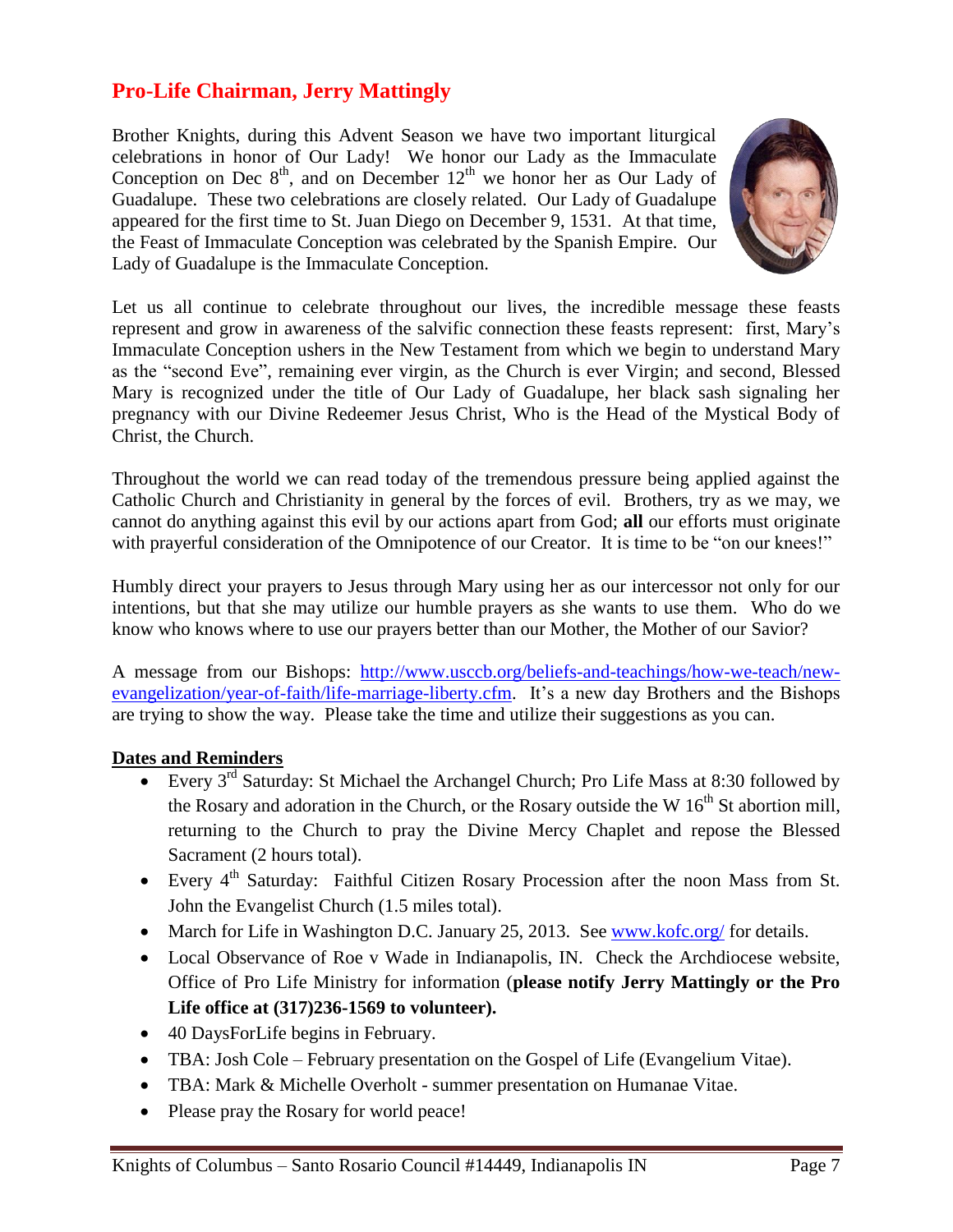### **Lecturer, SK Frank Oliver**



So far during this 2013 Fraternal year, our activity chairmen have been so busy organizing various activities that there hasn't been much time or need for me to organize council socials or "For the good of the order" events. However, we did have a very nice gathering after our last Business Meeting where we wished Sir Knight and Brother Carlos Rivas well as he prepares to go off to sea with his brother

on a Navy Carrier. Carlos and his lovely wife Maria are moving to Norfolk, VA and Carlos will be spending the next five years on various tours of duty at sea and on land. We certainly appreciate his service to his country and what he, his brother and all of our servicemen and women do to keep our country safe and free.

We also owe Carlos a debt of gratitude for the fine work he has done as our treasurer the past several years. Also how can we forget Carlos and Maria's efforts in making our "A Knight in New Orleans" fundraiser so successful the past three years?

On a personal note, my family and I will miss Carlos and Maria, as friends, and we look forward to their return to Indianapolis in the future.

Now let's talk about upcoming activities. At the last officer's meeting and the business meeting, I discussed having a couples St. Valentine dinner/dance. We have reserved Priori Hall for Saturday February 9, 2013. At the business meeting I asked for input and assistance in putting together a nice evening. We have wanted to do something for spouses and couples for some time. I would appreciate it if several couples would volunteer to assist Mary and me. The more involvement and input we have, I think will lead to a well panned and enjoyable evening plus distribute the time and work. If some of you haven't been involved in an activity, hopefully you will feel called to help with this. Please give this some thought and prayer and contact me as soon as possible. The best way to reach me is (317)946-4280 or at [foliver@travelers.com.](mailto:foliver@travelers.com)

I have one more item to mention. I don't know why this didn't occur to me before the officer and business meetings but, January 20, 2013 marks our fifth anniversary of our Council Charter. Brothers, in my view, this is and should be an important milestone. We should do something meaningful to celebrate and to be thankful for our council. I am formulating various ideas on what we can do and here again I welcome your ideas, input and assistance. January  $20<sup>th</sup>$  is a Sunday so I am inquiring with Fr. Marshall and Fr. Magiera about the possibility of including special involvement of the Knights in at least one of the Sunday Masses. With Christmas and New Year's, time is short to plan this so more will follow shortly via the normal Knight's email as well as at January's business meeting. Again I ask for your involvement and support. Merry Christmas to you and your family!

### **Gibault Envoy, SK Steve Watt**

#### **Annual Knights Christmas Party**

The Terre Haute Knights, Council #541, is hosting the Gibault Christmas party for the kids Wednesday, December 26<sup>th</sup> at noon on the Terre Haute Campus.

Invited guests include all students who could not go home for Christmas and all Knights and their families. Pizza will be provided at lunchtime for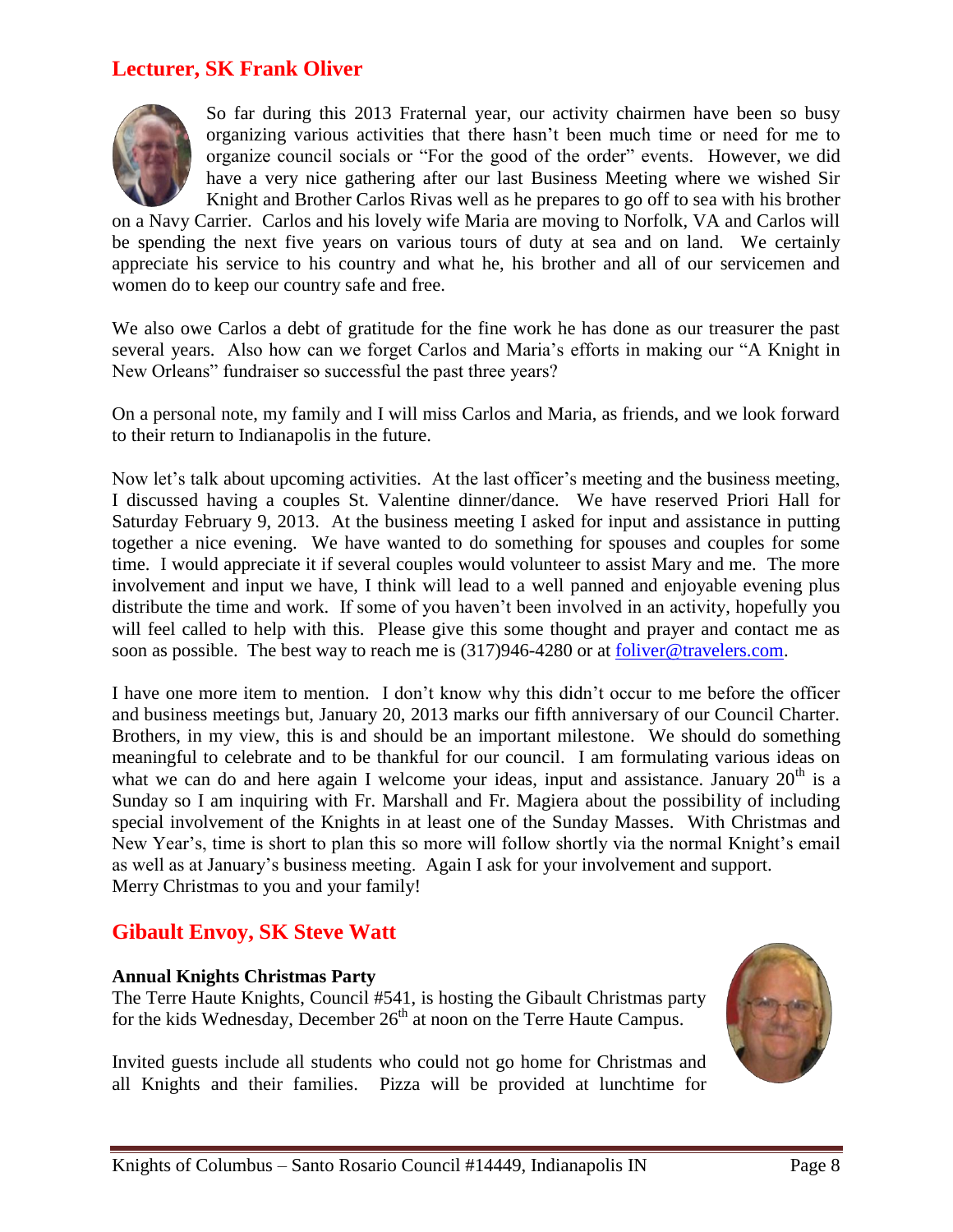everyone. We will also have recreation time with the kids, and present each child with a special gift and treats. Please call Zach Pies at (812)298-3120 or toll free at (800)264-1156 if you or members of your council can attend.

The Terre Haute Council needs your support for this event. Please direct your gifts to Saint Mother Theodore Guerin Council #541, PO Box 7062, Terre Haute, IN 47802. All gifts to this event count towards the "We Care Awards" and overall Gibault support.

### **Notre Dame Ticket Raffle Winner**

Congratulations to Kelly Thompson of Brownsburg for winning the annual Notre Dame Ticket Raffle. This year \$6,200 was raised for the kids. Since this raffle has begun Gibault has raised over \$30,000 thanks to your support. Thank you for supporting this raffle and I hope you will help again next year as Gibault continues to make life better for those in their care!

### **Fall Appeal**

The Gibault Fall Appeal has been mailed. Gibault is seeking support to help with program costs for:

- Education: They work hard to help students catch up in school and even graduate if they are eligible.
- Therapy: Their clinical therapists work diligently to help children understand the challenges they face.
- Social Interactions: Learning how to deal with life's stresses in a positive way is another life-changing opportunity your support helps provide the kids.
- Happiness: Being happy is often the first step toward success the kids have. Being able to trust and feel safe lead to feelings of happiness.

As a donor your support helps Gibault provide a quality home-like environment that helps their kids become trusting and open up to new ideas and positive ways of living. Please support this effort. You can find this appeal on the K of C state web site at [www.indianakofc.org.](http://www.indianakofc.org/) You can also call Zach Pies at (800)264-1156, ext 3120 to learn more about this opportunity to help the kids!



# **Ask Father Magiera**

Q) The election is behind us. What insights do you have for us regarding an issue or two we should focus our effort and prayer going forward?



A) I'll start out by quoting a commentary by Tom Nash in the National Catholic Register: "Because we as Catholics are and will remain deeply rooted in Christ and his Church, and not in ephemeral, temporal affairs, we should not be deflated by the election results. Rather, we should be strengthened in our mission, ever more resolute to proclaim the Gospel to a nation and world that are greatly in need of our witness."

What we have to remember is that, though the election can be legitimately seen as a disaster for the causes of Pro-Life, Religious Liberty and "The Preservation of Intelligence in the USA" we have to realize that, even though I'm sure all K of C brethren did their part, as did many other Catholics, God is still the One in charge.

From more than one person, I have heard that this election may very well be the catalyst for a spiritual upheaval of sorts in the US. Bishops will finally no longer be able to bury their mitres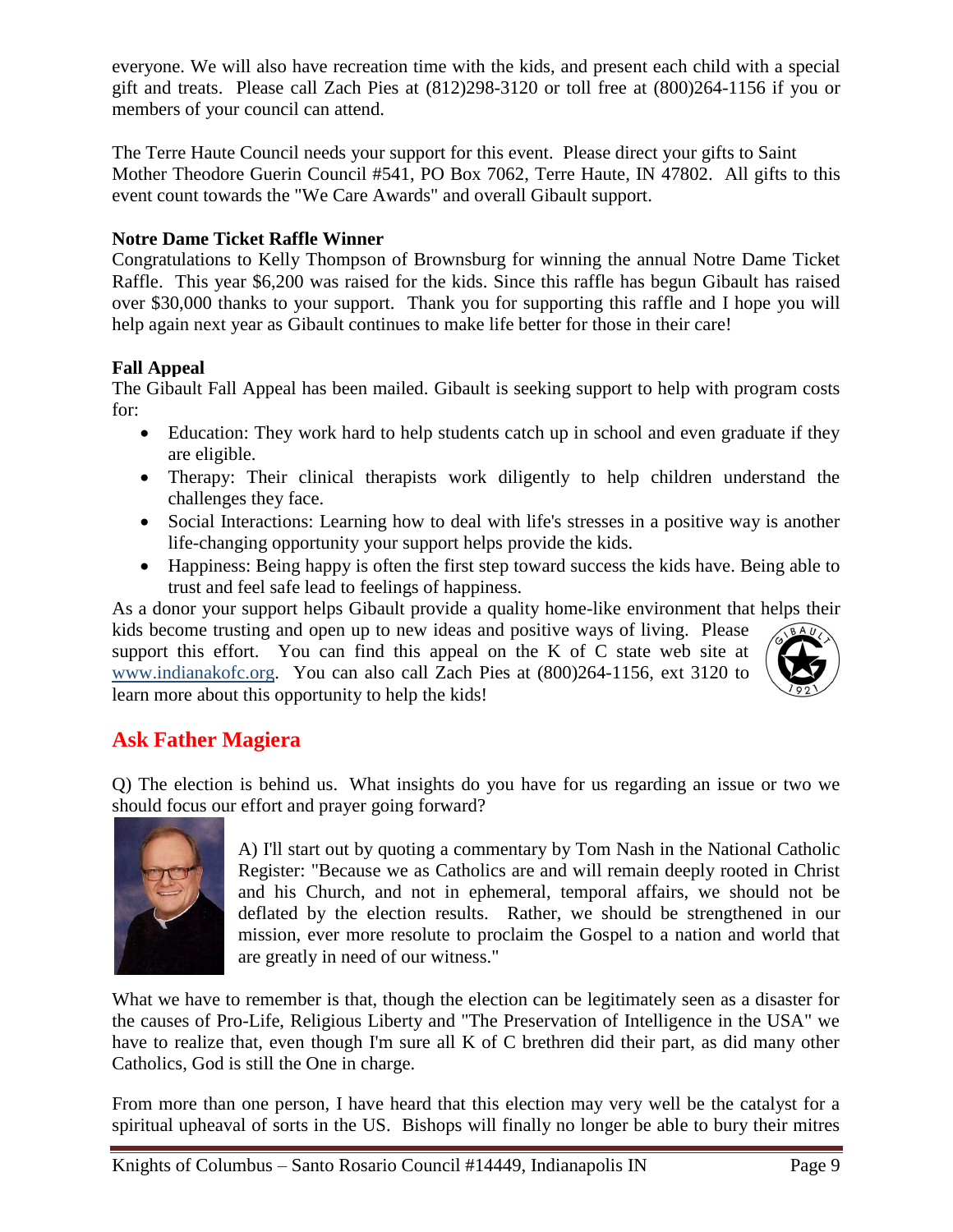in the sand and misguided pew occupants will finally be faced with the fact that "Social Justice" is not a cause, but an effect. Total faith in and dependence upon the One Who is Life itself, the Pro-Life Cause par excellence is the only way to ensure the ultimate in social justice - the preservation of life and religious liberty. We must renew our commitment to God Almighty and His Church. Clinging for dear life to the barque of Peter is our only way out of this mess.

# **Field Agent, SK Don R. Murphy, FICF**



#### **Four parts of retirement: Phase Four**

Okay, if you've been following along in my articles, you've read about the first phases that lead to retirement. Protection and accumulation of savings are the first time, followed by de-accumulation of those funds while making them last.

The final phase is care. At some point, at some age (hopefully a very advanced age), you will need to slow down. You will no longer be able to care for yourself. At that point, you will need to have assets available to provide much needed care, either at home or in a care facility.

As you probably know, the cost of care continues to rise. I cannot quote you a number here (I could give you specific details in a face-to-face meeting), but the nationwide average grows by leaps and bounds. How do you plan to cover these costs? Government programs might not be available, or might require you to spend down your assets leaving your family with little.

The best way to handle the cost of care in the future is to plan ahead today. The Knights of Columbus offers long-term care insurance that can cover at home or facility care costs. And our product is backed by the financial strength of the Order. It has many benefits and our premiums are competitive with any other company.

The Knights of Columbus – the organization you trust – is in a position to help you with every phase. Life insurance, disability insurance, guaranteed retirement plans that turn into guaranteed income streams when you retire, and long term care. There is no reason to go elsewhere as you prepare for the four phases!

Contact me today to schedule a meeting. I'm at (317)532-7330 or [don.murphy@kofc.org.](mailto:don.murphy@kofc.org)

#### **Council Officers**

| <b>Grand Knight</b>        | Edwin Baron               | Program Director          |
|----------------------------|---------------------------|---------------------------|
| Deputy Grand Knight        | <b>Timothy Rushenberg</b> | Church Director           |
| Chancellor                 | <b>Brian Murrey</b>       | <b>Community Director</b> |
| Chaplain                   | Fr. Michael Magiera       | Council Director          |
| Recorder                   | <b>Bob Collins</b>        | <b>Family Director</b>    |
| Treasurer                  | <b>Charles Stevens</b>    | <b>Youth Director</b>     |
| Advocate                   | Gerry Schlundt            | Pro-Life Director         |
| Warden                     | Fred Feld                 | Membership Director       |
| Inside Guard               | Paul Neuendorf            |                           |
| <b>Outside Guard</b>       | Michael Huffman           | Gibault Envoy             |
| 3 Year Trustee             | <b>Bob Evanich</b>        |                           |
| 2 Year Trustee             | Don L. Murphy             |                           |
| 1 Year Trustee             | Don Benson                |                           |
| <b>Financial Secretary</b> | <b>Jay Stanley</b>        |                           |
| Lecturer                   | <b>Frank Oliver</b>       |                           |

### **Committee Chairs**

Brian Murrey Gary Willen Jerry Friederick Don Benson Jose Ocampo Mora Bob Evanich Jerry Mattingly Don L. Murphy

Steve Watt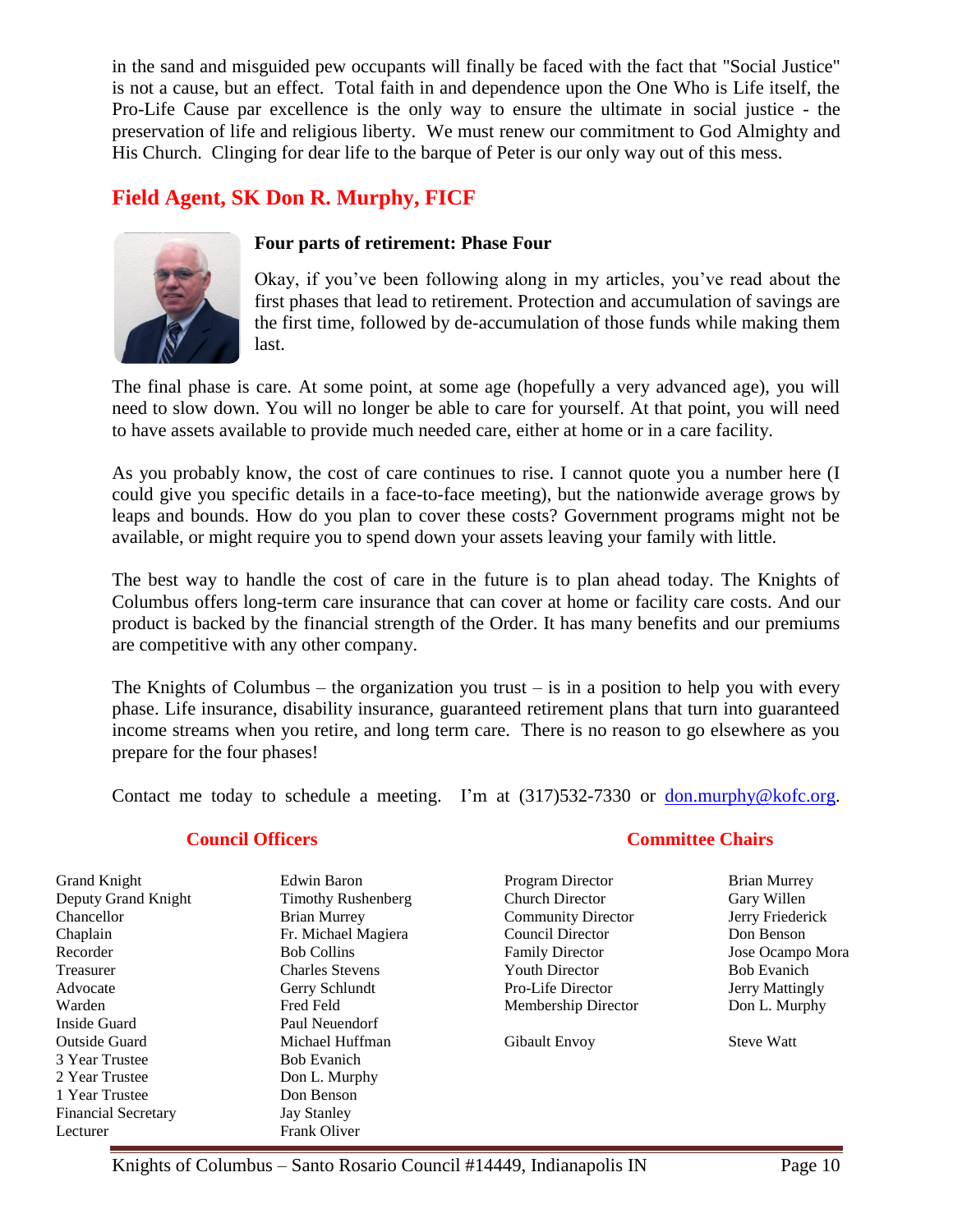### **Notre Dame Knights Score Touchdown for Charity**

Chances are, if you know football, you know the Notre Dame Fighting Irish.

For years, the likes of Knute Rockne, the Four Horseman, the Gipper, and Rudy have contributed to the legend of the Irish, making Notre Dame one of the country's most storied and most celebrated college football programs.

The program has earned renewed prominence this year, earning the top spot in college football for the first time in nineteen years.

But football is not Notre Dame's only program with a rich history and a winning record.

For nearly 50 years Notre Dame Knights of Columbus have been satisfying the appetites of hungry Irish fans and feeding the needs of dozens of charities at the same time.

#### **A Program Begins**

Almost 60 years after becoming the first college council of the Knights of Columbus, Notre Dame Council #1477 celebrated the opening of their campus hall in 1968. That year, looking for ways to serve their community, a few enterprising Knights saw a tremendous opportunity to take advantage of Notre Dame's football fame.

For years, students at Notre Dame had prepared for the Saturday gridiron contests by tailgating with friends outside of Notre Dame Stadium. One of their foods of choice was steak sandwiches. They had become popular with the regular tailgaters, and the new Knights knew that they had a winner on their hands.

So, the Notre Dame council began selling steak sandwiches prior to all home football games. The goal was to raise enough money to provide some support to the nearby Corvilla Home – a home for people with intellectual disabilities. That year, the Knights sold steak, chips, and a beverage for two dollars. Utilizing a specialized grill with a six by eight foot cooking surface, the council sold a few hundred steaks per game and raised several thousand dollars for Corvilla.

#### **A Tradition Develops**

As the smells and fame of their sandwiches spread, Notre Dame Knights saw their sales more than double from 500 steaks per game in 1970 to over 1,200 in 1974. Profits also increased as the council netted around \$1,000 per game. Quickly, the steak became a part of Irish fan's Saturday tradition – with many waiting in line for an hour just to get their hands on the football fare.

As sales continued to grow, the council began assisting more charities. The council used steak sales proceeds to join the Indiana State Council of the Knight of Columbus in supporting Gibault, a home for wayward children. More charities continued to be added as profits increased through the years.

And as the popularity and profits increased, so did the work.

Today, it takes no less than 30 Knights and 200 hours each week to continue the tradition.



Preparation begins on Friday as Knights organize inventory and prepare the grills for the next morning. Council members arrive at 8:00 a.m., well before most college students wish to be up on a Saturday, to light grills and begin preparing the steak with their secret blend of seasoning. Others set up tents, tables, and serving lines for their customers.

At around 10:30 a.m., the lines begin to form as hungry Fighting Irish fans start to smell the first batch of steaks coming off the grill. In the early afternoon, the demand peaks as lines of